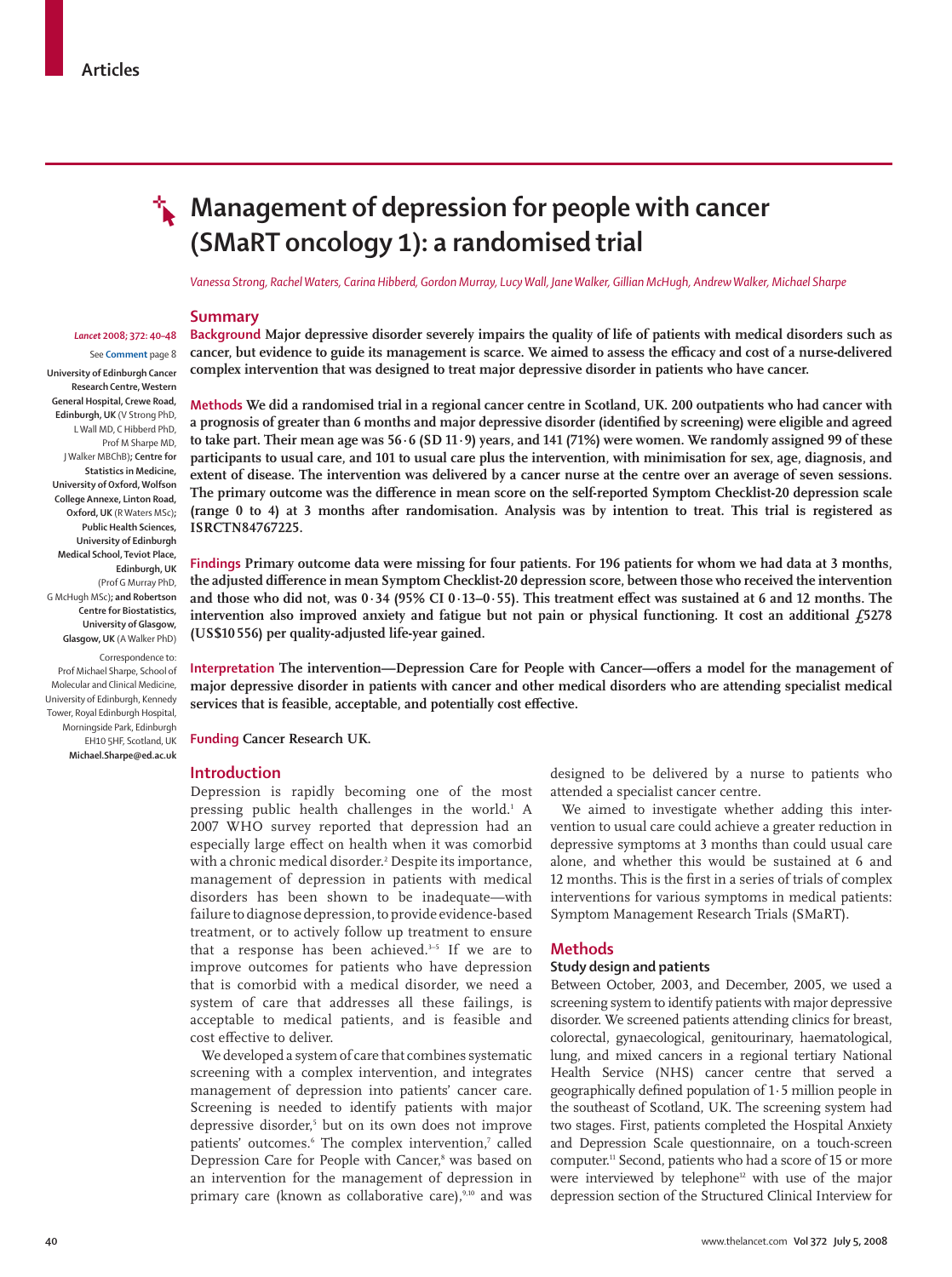the Diagnostic and Statistical Manual of Mental Disorders (DSM-IV).13 Patients who had major depressive disorder, according to these criteria, were invited to be assessed for eligibility to participate in the trial. Assessment was by initial telephone screen, then a face-to-face interview.

Eligible patients had to have: a cancer prognosis of at least 6 months (to ensure that they could complete the trial); major depressive disorder of at least a month's duration that was not associated with major changes in the patient's cancer or its management (to ensure that we did not include patients with transient adjustment disorders); and a minimum severity of major depressive disorder, defined by a score on the Symptom Checklist-20 (SCL-20) depression scale<sup>14</sup> of at least  $1.75$  (higher than the 1·5 which is usually regarded as equivalent to major depressive disorder, to allow for physical symptoms of cancer).

We excluded patients who were unlikely to be able to adhere to the intervention: reasons included major communication difficulties such as severe deafness or dementia, inability to attend the cancer centre, concurrent intensive anticancer treatment such as frequent chemotherapy or radiotherapy, or another poorly controlled medical disorder such as epilepsy that dominated their care. We also excluded those who were receiving, or were judged to need, specialist psychiatric care (eg, chronic major depressive disorder of more than 2 years' duration, severe substance or alcohol misuse, comorbid severe psychiatric disorder such as psychosis, or risk of suicide). Our justification was that we aimed to supplement the care of depression in the cancer centre, not to treat problems requiring specialist psychiatric care, which is freely available in the UK.

We recorded written informed consent from all eligible patients who agreed to take part. We then randomly assigned these patients to either usual care alone or usual care supplemented with the intervention. After baseline data were gathered, the assessing nurse faxed details to the trial unit. A computer programme was used to allocate patients to the two groups, with minimisation for sex, age  $(\leq 39, 40 - 79,$  and  $\geq 80$  years), primary cancer site (breast, colorectal, gynaecological, and other cancer), and extent of disease (disease-free after initial treatment, local disease, and metastatic disease). The aim was to minimise specific differences in known or suspected determinants of outcome between the groups. The nurse was informed of the assignment for each patient by telephone. The local research ethics committee approved the trial protocol.

### **Procedures**

All patients in the trial received usual care. Every patient in the UK has a primary-care doctor (referred to as a general practitioner). Patients who attend specialist medical services can receive treatment for depression either from their primary-care doctor or from a hospital specialist. Both primary-care and specialist NHS medical services are free at the point of delivery. We informed each patient's primary-care doctor and oncologist of their diagnosis of major depressive disorder and provided advice on choice of antidepressant drug if requested.

In addition to usual care, patients in the intervention group were offered a maximum of 10 one-to-one sessions over 3 months, preferably in person at the cancer centre but occasionally by telephone or at patients' homes if they were unable to attend the centre. The content of the intervention, Depression Care for People with Cancer, comprised education about depression and its treatment (including antidepressant medication); problem-solving treatment<sup>15</sup> to teach the patients coping strategies designed to overcome feelings of helplessness; and communication about management of major depressive disorder with each patient's oncologist and primary-care doctor. For 3 months after the treatment sessions progress was monitored by monthly telephone calls. This monitoring used the nine-item Patient Health Questionnaire (PHQ-9)<sup>16</sup> to assess the severity of depression. We offered one or two additional sessions to patients who had increasing PHQ-9 scores.

Each 45 min treatment session was delivered by one of three cancer nurses, who followed a detailed manual (available from the corresponding author). All sessions were video-recorded, and 10% of sessions were randomly selected to be independently assessed for their adherence to the treatment manual. No further intervention was given after 6 months.

The nurses (who had experience equivalent to that of a charge nurse) had no previous experience of psychiatry, and were trained to deliver the intervention using written materials, tutorials, and supervised practice over at least 3 months. Patients were allocated to nurses on the basis of the nurses' workloads. A psychiatrist reviewed patients' progress with the nurses every week. Nurses presented each patient's scores on the Patient Health Questionnaire, their antidepressant dose, and their progress with problem-solving treatment. The patient's management was then briefly discussed. If necessary, video recordings of sessions were reviewed.

Primary-care doctors prescribed all antidepressant medication. If the patient decided, during discussions with the nurse, to start or change antidepressant medication, they were encouraged to contact their primarycare doctor for this purpose. The patient's doctor was then contacted by the nurse (by fax or telephone) before their appointment to provide information about the patient and offer advice from a study psychiatrist.

#### **Outcome measures**

The primary outcome measure was the difference in depressive symptoms, as self-reported by patients with the SCL-20 questionnaire, at 3 months after each patient was randomly assigned. The SCL-20 depression score, which is derived from the SCL-90 scale,<sup>14</sup> is a valid and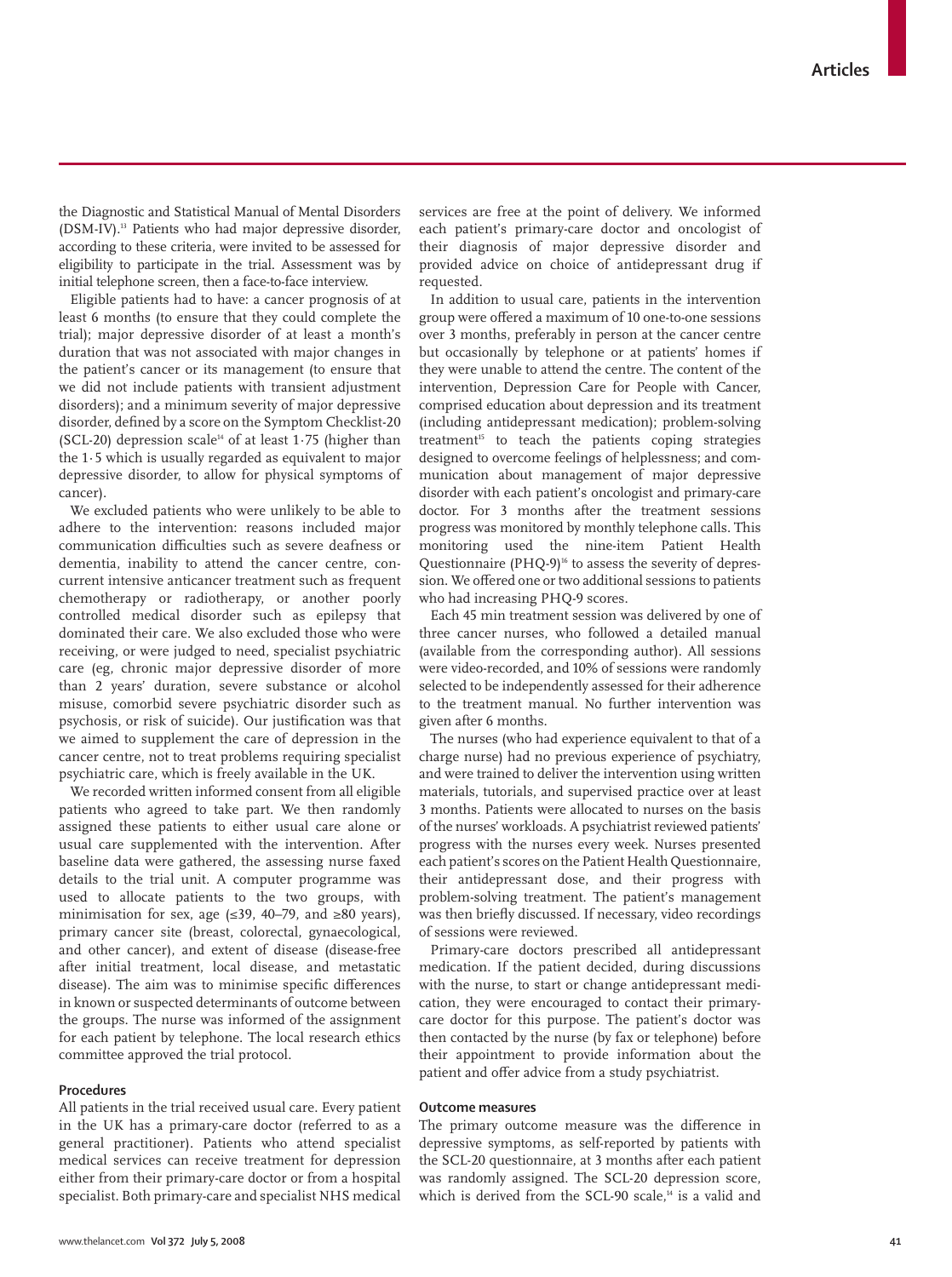reliable self-reported measure.<sup>17</sup> The score is the mean of ratings for 20 items, and ranges from zero to four. Questionnaires were mailed to patients, and returned by mail. Data were collated at the cancer centre. Telephone

interviews were used to obtain any data that were missing from responses to the questionnaire, to assess if a patient still had a diagnosis of major depressive disorder, and to record health-care use.



**Figure 1:** Trial profile

\*Some patients had more than one reason for exclusion.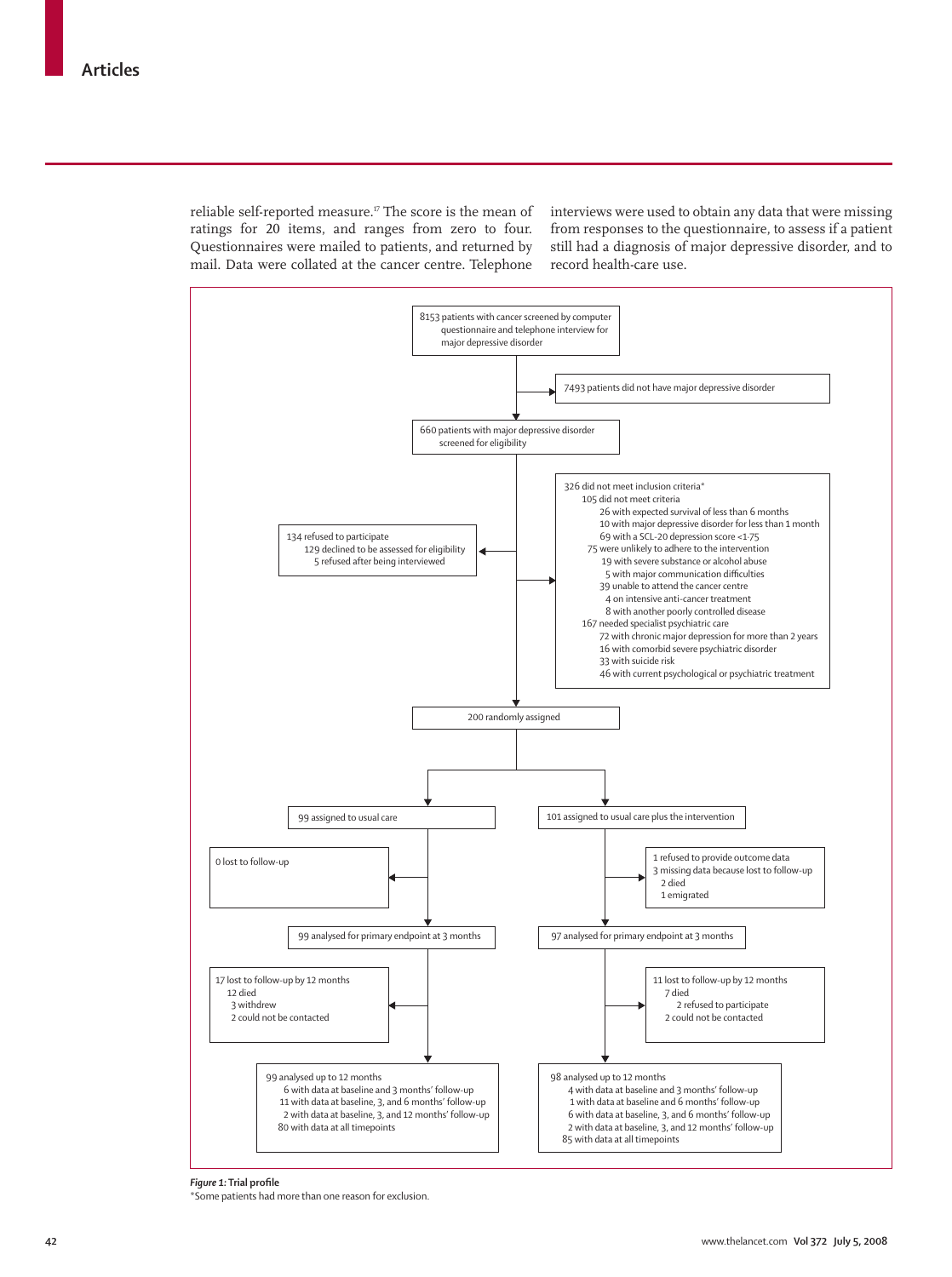Secondary outcomes included response to treatment, which was defined as a 50% reduction in the SCL-20 depression score from baseline, and remission, which was defined as an SCL-20 score of less than  $0.75$ (compared with the  $0.5$  used in primary-care trials,<sup>17</sup> to allow for cancer-related somatic symptoms). We also measured the SCL-20 depression score at 6 and 12 months' follow-up to assess the effect of the intervention over time. Persistence of a diagnosis of major depressive disorder was assessed, by interviewers who were unaware of treatment allocation, using the major depression section of the Structured Clinical Interview for DSM-IV.13 These interviews were by telephone—a method which has been shown to have good agreement with face-to-face interviews.<sup>18</sup> Telephone interviewers did not attempt to judge whether symptoms were related to cancer; but used the so-called inclusive approach to diagnosis. To compensate for possible bias caused by the interviewers discovering treatment allocations during interviews, all the interviews were audio-recorded and edited to remove such information. An independent investigator reassessed these recordings; these reassessments were used in the analysis.

We measured anxiety with a ten-item subscale of the SCL-90 questionnaire<sup>14</sup> (which is scored in the same way as the depression scale); pain, fatigue, and physical functioning with the European Organisation for Research and Treatment of Cancer Quality of Life Questionnaire (EORTC QLQ C30);<sup>19</sup> and quality of life for the economic analysis with the Euroqol-5D questionnaire.<sup>20</sup> This quality-of-life scale assesses mobility, self-care, usual activities, pain or discomfort, and depression or anxiety, on a scale from one (representing no problems) to three (representing major problems).

At 3 and 6 months, all patients recorded their number of visits to primary-care services; any use of antidepressant drugs, with doses; and any contact with community cancer-support services or specialist mental-health services. Therapeutic doses were predefined (webtable). At 6 months, patients rated the quality of care received for their depression on a simple five-point scale from poor to excellent. For patients in the intervention group, the nurses who delivered the treatment sessions recorded their number and duration, and the amount of time with the supervising psychiatrist. We defined serious adverse events as death from any cause and admission to hospital for depression. We monitored serious adverse events by patient report and review of case notes.

#### **Statistical analysis**

We planned a sample size of 200 patients, which would provide 80% power, at the 5% significance level, to find a clinically significant difference in mean SCL-20 depression scores of 0·21 (assuming a standard deviation of 0.5) and allowed for 5% loss to follow-up.<sup>21</sup> The primary endpoint was the difference in the mean SCL-20 total score at 3 months. We did all analyses on an intention-to-treat basis, and included all randomised patients for whom outcome data were available.

We did analysis of covariance with the 3 month SCL-20 depression score as the dependent variable, adjusted for baseline SCL-20 score and minimisation variables. The standardised effect size was calculated by dividing the effect size by the standard deviation, pooled across the two groups. No covariate data were missing. To account for missing outcome data, we did a sensitivity analysis on the conservative assumption of no change from baseline. To assess the stability of the treatment effect, we fitted a mixed model for SCL-20 depression scores at 3, 6, and 12 months, adjusted for baseline SCL-20 and minimisation variables. We analysed 197 patients for whom we had an SCL-20 score at any of these times. The model treated time as a fixed categorical effect, allowing for non-linear trends; we used a general covariance structure, since it substantially improved the log likelihood when compared with compound symmetry ( $p=0.06$ ). We did three sensitivity analyses, checking the fit of the model against (1) single timepoint analyses, (2) a linear random coeffiecient model, and (3) data collected in specified time windows. None of these affected our results.

Binary secondary outcomes were analysed with logistic regression, adjusted for baseline SCL-20 depression score and minimisation variables. Continuous secondary outcome variables were analysed with analysis of covariance, with 3 month scores as the dependent variable adjusted for the baseline outcome and minimisation variables. Statistical significance was chosen as  $p<0.01$  for all secondary outcomes to allow for the multiple testing. For partly complete data, we handled missing items according to the scale-specific scoring manuals. We used EQ-5D scores to generate qualityadjusted life-years, $22$  to adjust the time spent during the follow-up period according to quality of life.

We only gathered data on costs for up to 6 months, since this was the period over which the intervention See **Online** for webtablewas given. The costs of all treatments except cancer treatment in hospital were assessed (since changes in cancer treatment were not expected during this period). The costs of the intervention (treatment sessions, administration and supervision time, follow-up telephone calls, and psychiatrist time) and costs of health-care contacts in usual care (eg, visits to primary-care doctor) were calculated by combining the data on contacts with established unit-cost information.<sup>23</sup> We obtained prices of antidepressant drugs from the 2006 British National Formulary.<sup>24</sup> We then calculated the incremental cost per quality-adjusted life-year as the average excess cost of the intervention divided by the average quality-adjusted life-year gain (of the intervention compared with usual care alone). Costs of training and screening to detect cases were not included. No discounting was used. We analysed all data with SAS software (version 9.1).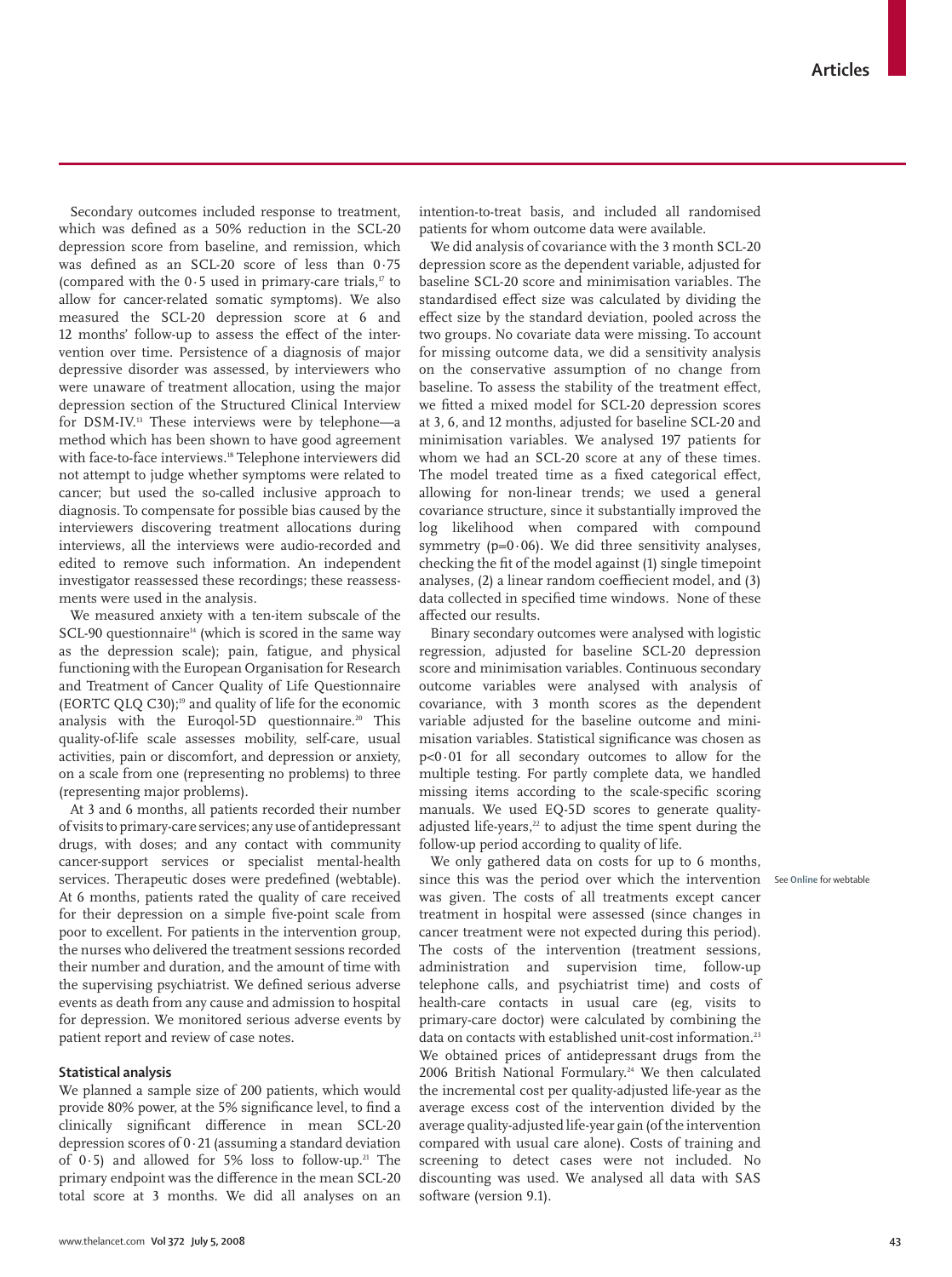#### **Role of the funding source**

The funder of this study had no role in study design, data collection, data analysis, data interpretation, or writing of the report. The corresponding author had full access to all the data in the study, and had final responsibility for the decision to submit for publication.

#### **Results**

Figure 1 shows that, of the 660 patients with major depressive disorder whom we identified, 326 were not eligible for the trial and 134 patients did not agree to participate. Of the 83 who gave a specific reason for refusal, most reported scepticism about whether the intervention would help them. Those who participated and those who declined did not differ in their demographic or cancer characteristics (data not shown). 200 patients were enrolled and randomly assigned; 99 to usual care, and 101 to usual care plus the intervention. Table 1 shows the demographic and clinical characteristics of patients at their entry to the trial.

Of the 101 patients in the group who had usual care plus the intervention, three did not attend any of their one-to-one sessions and the remainder had a mean of seven sessions (range two to ten). Most of the sessions were at the cancer centre, but six (6%) were by telephone and five (5%) were in patients' homes. Nurses gave a total of eight additional booster sessions between 3 and 6 months to six patients who had worsening PHQ-9 depression scores. Independent assessment of video recordings of 14% of the sessions showed that 89 (96%) were consistent with the treatment manual.

At baseline, similar numbers in each group were taking therapeutic doses of antidepressant drugs: 17 (17%) in the intervention group and 20 (20%) in the usual care group. By 3 months, 68 (69%) in the intervention group were taking a therapeutic dose, compared with only 42 (42%) of those given usual care alone ( $p=0.0002$ ). This difference persisted at 6 months (62 [65%] *vs* 32 [34%]; p<0·0001).

In the first 3 months, patients in the intervention group had a mean of 2·0 (SD 2·0) visits to the primary-care doctor, compared with  $1.7$  ( $2.3$ ) in the usual care group; in the second 3 months they made 1·2 (1·8) and 1·0 (1·6) visits, respectively. Very few primary-care doctors asked study psychiatrists for advice on prescription of antidepressants. Only 22 (11%) of patients were seen by mental-health specialists (such as psychiatrists, psychologists, or psychiatric nurses) during the first 6 months of the trial (nine in the intervention group and 13 in the usual care group).

Of the 200 who were randomly assigned, we analysed the primary outcome in the 196 patients for whom data were available at 3 months (figure 1). Figure 2 shows that depression scores on the SCL-20 fell between baseline and 3 months in both groups, but fell more in the intervention group. The median baseline depression

|                                                                                                                                                                   | <b>Usual care</b><br>group (N=99) | Usual care plus<br>intervention group<br>$(N=101)$ |  |  |
|-------------------------------------------------------------------------------------------------------------------------------------------------------------------|-----------------------------------|----------------------------------------------------|--|--|
| Age                                                                                                                                                               | 56.6(12.3)                        | 56.6(11.4)                                         |  |  |
| <40 years                                                                                                                                                         | 11 (11%)                          | 10 (10%)                                           |  |  |
| 40-79 years                                                                                                                                                       | 84 (85%)                          | 89 (88%)                                           |  |  |
| $\geq 80$ years                                                                                                                                                   | 4(4% )                            | 2(2%)                                              |  |  |
| Sex                                                                                                                                                               |                                   |                                                    |  |  |
| Male                                                                                                                                                              | 28 (28%)                          | 31 (31%)                                           |  |  |
| Female                                                                                                                                                            | 71 (72%)                          | 70 (69%)                                           |  |  |
| Primary cancer                                                                                                                                                    |                                   |                                                    |  |  |
| <b>Breast</b>                                                                                                                                                     | 44 (44%)                          | 43 (43%)                                           |  |  |
| Gynaecological                                                                                                                                                    | 15 (15%)                          | 16 (16%)                                           |  |  |
| Colorectal                                                                                                                                                        | 6(6%)                             | 7(7%)                                              |  |  |
| Other                                                                                                                                                             | 34 (34%)*                         | 35 (35%) <sup>+</sup>                              |  |  |
| Time since most recent cancer<br>diagnosis‡ (months)                                                                                                              | $20.0(9.1 - 44.7)$                | $13.0 (5.5 - 33.7)$                                |  |  |
| <b>Extent of disease</b>                                                                                                                                          |                                   |                                                    |  |  |
| Disease-free                                                                                                                                                      | 67 (68%)                          | 65 (64%)                                           |  |  |
| Local disease                                                                                                                                                     | 22 (22%)                          | 20 (20%)                                           |  |  |
| Metastatic disease                                                                                                                                                | 10 (10%)                          | 16 (16%)                                           |  |  |
| Cancer treatment stage                                                                                                                                            |                                   |                                                    |  |  |
| Pretreatment                                                                                                                                                      | 2(2%)                             | 0                                                  |  |  |
| Under investigation                                                                                                                                               | 15 (15%)                          | 4 (4%)                                             |  |  |
| Active treatment                                                                                                                                                  | 15 (15%)                          | 19 (19%)                                           |  |  |
| Post-treatment assessment                                                                                                                                         | 3(3%)                             | 2(2%)                                              |  |  |
| Monitoring                                                                                                                                                        | 64 (65%)                          | 76 (75%)                                           |  |  |
| Cancer treatment                                                                                                                                                  |                                   |                                                    |  |  |
| No active treatment                                                                                                                                               | 84 (85%)                          | 82 (81%)                                           |  |  |
| Chemotherapy                                                                                                                                                      | 10 (10%)                          | 9(9%)                                              |  |  |
| Radiotherapy                                                                                                                                                      | 3(3%)                             | 7(7%)                                              |  |  |
| Both                                                                                                                                                              | 2(2%)                             | 3(3%)                                              |  |  |
| Duration of current depressive<br>episode (months)                                                                                                                | $6(3-12)$                         | $8(4-16)$                                          |  |  |
| Antidepressant use at trial entry                                                                                                                                 |                                   |                                                    |  |  |
| At any dose                                                                                                                                                       | 29 (29%)                          | 25 (25%)                                           |  |  |
| At therapeutic dose                                                                                                                                               | 20 (20%)                          | 17 (17%)                                           |  |  |
| Symptoms                                                                                                                                                          |                                   |                                                    |  |  |
| Depression score§ (0-4)                                                                                                                                           | $2.25(1.95 - 2.75)$               | $2.35(2.05 - 2.75)$                                |  |  |
| Anxiety score¶ (0-4)                                                                                                                                              | $1.3(0.7-2.1)$                    | $1.5(0.9-2.2)$                                     |  |  |
| Pain score   (0-100)                                                                                                                                              | $33(17-67)$                       | 33 (17-67)                                         |  |  |
| Fatique score   (0-100)                                                                                                                                           | 56 (44-78)                        | 56 (44-78)                                         |  |  |
| Physical functioning   (0-100) 73 (53-87)                                                                                                                         |                                   | 67 (53-87)                                         |  |  |
| Data are number (%), mean (SD), or median (interquartile range). *Other primary<br>cancers included 9 prostate, 10 haematological, 8 testicular, 2 urinary tract, |                                   |                                                    |  |  |

1 lung, 2 skin, and 2 sarcoma. †Other primary cancers included 10 prostate, 10 haematological, 8 testicular, 3 urinary tract, 3 lung, and 1 skin. ‡Diagnosis of cancer, of recurrence, or of metastases. §Symptom Checklist-20.14 ¶Symptom Checklist-10.14 ||European Organisation for Research and Treatment of Cancer quality of life questionnaire.<sup>1</sup>

*Table 1:* **Baseline characteristics**

score was  $2.35$  (IQR  $2.05-2.75$ ) in the intervention group and  $2.25$  (1.95–2.75) in those given usual care alone; after 3 months, this fell to  $1.20$  (0 $.70-1.70$ ) and 1.55 (0.90–2.00), respectively. The mean reduction at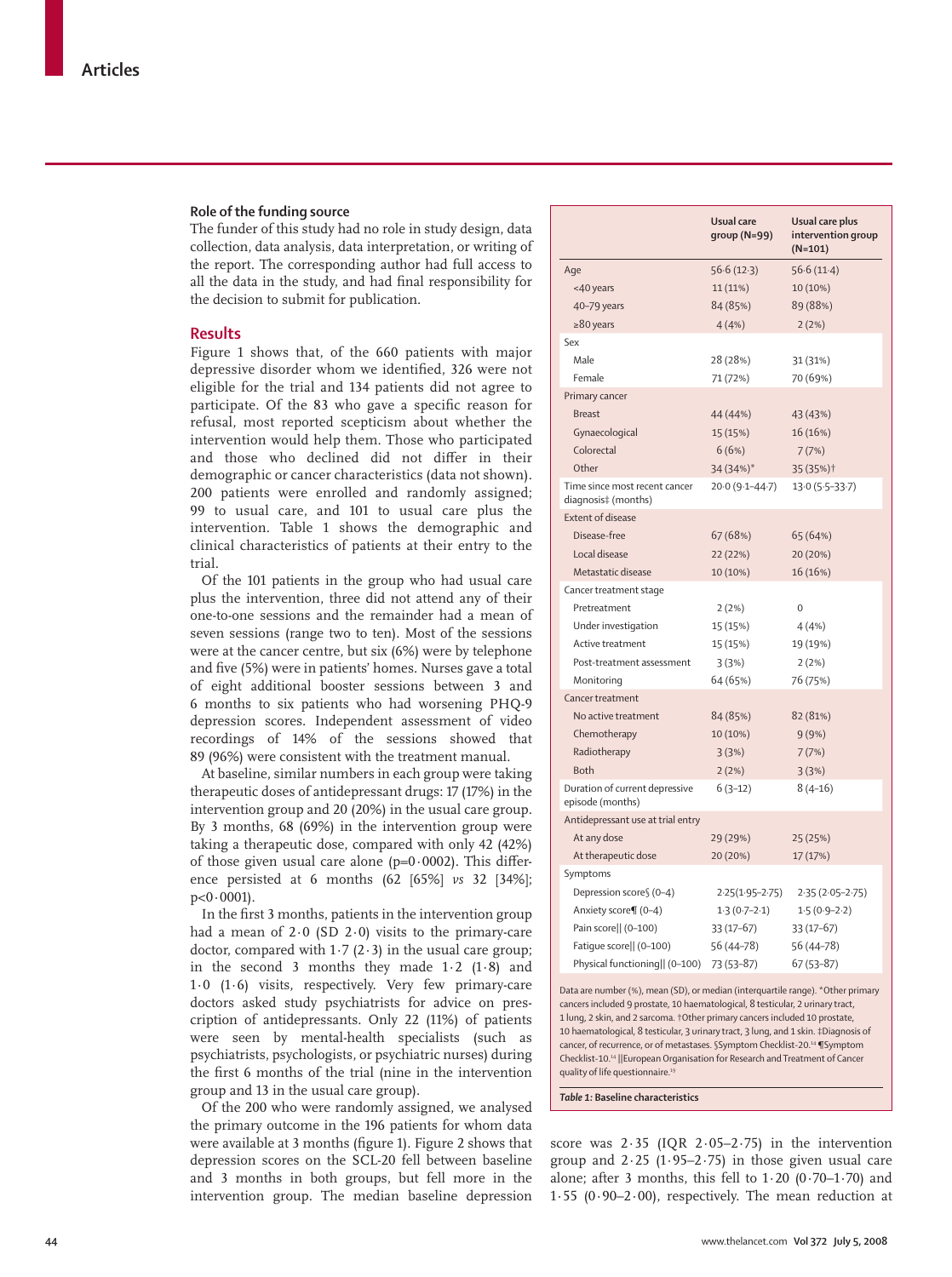3 months in the intervention group compared with usual care, adjusted for baseline SCL-20 score and minimisation variables, was  $0.34$  (95% CI  $0.13-0.55$ ; p=0.002). The standardised mean difference, or effect size, was 0.43  $(0.16-0.71)$ . No interactions of minimisation factors (including cancer type) with the intervention were significant at the 5% level.

For the four patients for whom outcome data at 3 months were missing, we used their baseline SCL-20 depression scores as the 3 month scores. When this was done the difference between groups was  $0.30$  (95% CI  $0.08-0.51$ ) and remained significant (p= $0.007$ ).

Figure 3 shows the unadjusted SCL-20 depression scores at each timepoint. Depression scores for patients in the intervention group remained lower than scores in patients given usual care alone at both 6 and at 12 months after randomisation (at 6 months, they were 1·03 [SD 0·79] *vs* 1·51 [0·81]; and at 12 months, 1·12 [0·89] and  $1.43$  [ $0.94$ ]).

In the mixed model the adjusted mean difference between SCL-20 depression scores in the group was largest at 6 months (−0·59, 95% CI −0·81 to −0·37). Although the difference was less at 12 months  $(-0.42,$  $-0.67$  to  $-0.17$ ) it was still larger than at 3 months ( $-0.34$ ,  $-0.55$  to  $-0.12$ ).

Secondary outcomes are shown in table 2. The SCL-20 depression score fell by at least 50% between baseline and 3 months for 51 (53%) patients in the intervention group, compared with 34 (34%) of those given usual care alone ( $p=0.008$ ). The proportion who met our predefined criterion for remission—an SCL-20 score of less than 0·75—was 15% greater with the intervention than without. If we defined remission as an SCL-20 score of less than 0·5, as did previous non-cancer trials, 7% more patients in the intervention group had this result (OR 2.8, 95% CI 1.1-7.5, p=0.04). The effect of the intervention was also evident in the proportion of patients who no longer met criteria for major depression on the Structured Clinical Interview for DSM-IV after 3 months. Patients in the intervention group had a greater reduction in anxiety and in fatigue than did those given usual care alone, but not in pain or physical functioning at 3 months. These findings were similar at 6 months (data not shown). At 6 months, 68 (79%) of the 86 patients in the intervention group for whom we had data rated their care as very good or excellent.

The gain in quality of life associated with the intervention over the first 6 months was  $0.063$  quality-adjusted life-years (95% CI 0·032–0·095, p<0·001). Over the whole 12 month follow-up period it was 0·103 of a quality-adjusted life-year  $(0.025-0.182, p=0.01)$ 

The average direct cost of the intervention including nurse time and psychiatrist supervision (but not the cost of nurse training or screening for depression), was £261·65 [US\$523] per patient. Patients who received the intervention also had slightly greater costs for health care than did those who had usual care (£175·33 *vs*



*Figure 2:* Change in SCL-20 depression scale\* over first 3 months

\*Checklist of depressive symptoms.14 The mean for each group is shown in red.





\*Checklist of depressive symptoms.14 Boxes show the interquartile range (IQR), with continuous lines for median scores, and dotted lines for means. Whiskers indicate range. Dots beyond the whiskers are outliers, defined as any point outside the IQR by any more than 1·5 times the IQR.

£151·44, difference £23·89) and for antidepressant drugs  $(f70.11 \text{ vs } f20.79, \text{ difference } f49.32)$ . The total average extra cost of the intervention was therefore  $f334.86$ [\$670] (95% CI  $f(276-f(393))$  per patient over 6 months, which corresponds to £5278 [\$10 556] per quality-adjusted life-year gained. A conservative sensitivity analysis, taking the lower limit of the 95% CI for the effect size  $(0.032 \text{ OALYs})$  and the upper limit for the additional cost ( $£393$ ) gives a cost of  $£12300$  per quality-adjusted life-year gained. Taking the upper limit for the effect size  $(0.095 \text{ OALYs})$  and the lower limit for the additional cost ( $\ell$ 276) gives a cost of  $\ell$ 2900 per quality-adjusted life-year gained.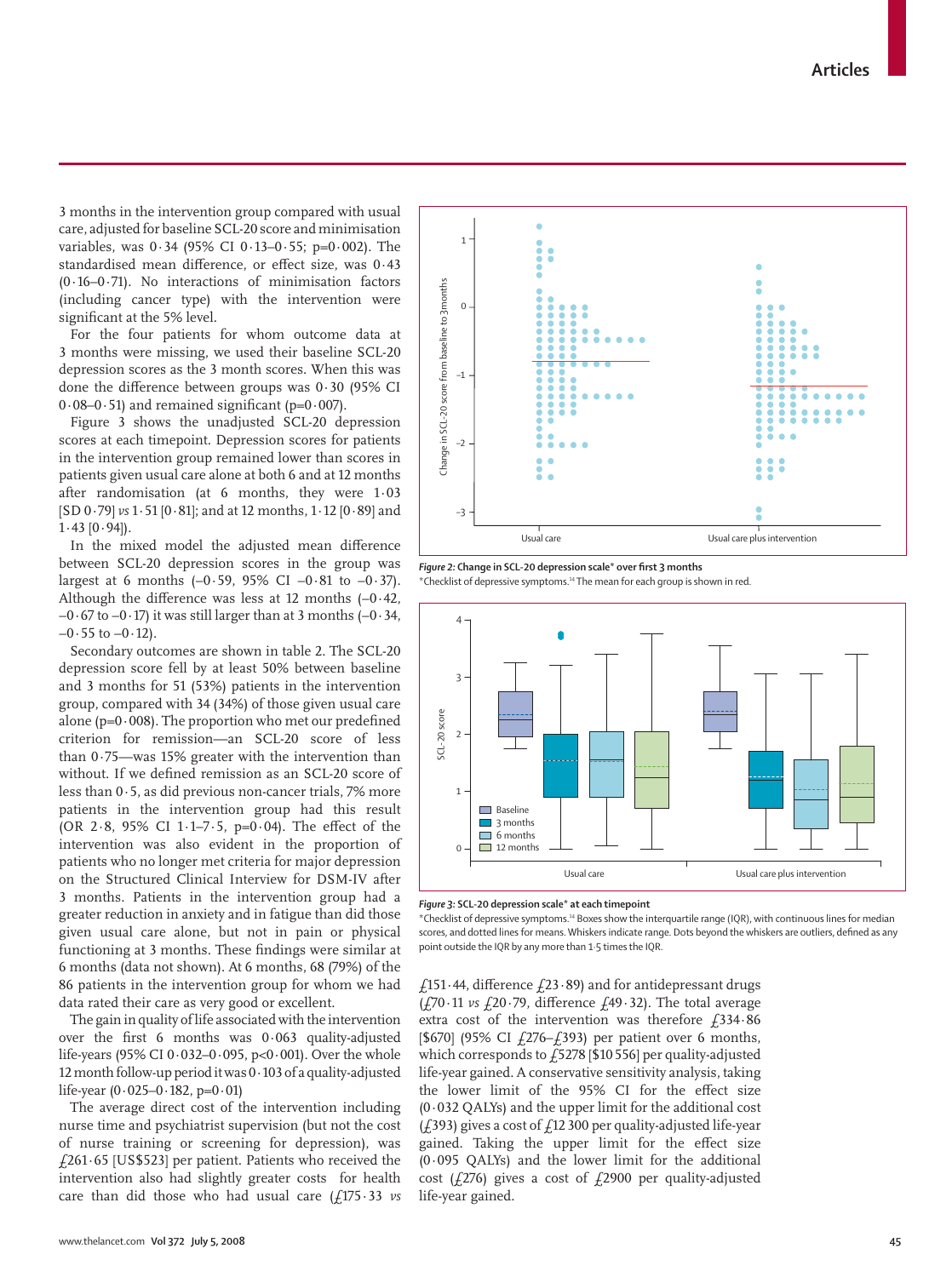|                                                           | Usual care group<br>$(N=99)$ | Usual care plus intervention Effect size<br>$qroup(N=97)$ |                                | p value |
|-----------------------------------------------------------|------------------------------|-----------------------------------------------------------|--------------------------------|---------|
| ANCOVA (mean difference as effect size)                   |                              |                                                           |                                |         |
| SCL-20 depression score (0-4)*                            | 1.54(0.80)                   | 1.25(0.77)                                                | $-0.34$ ( $-0.55$ to $-0.13$ ) | 0.002   |
| SCL-10 anxiety score (0-4)*+                              | 0.97(0.78)                   | 0.78(0.82)                                                | $-0.20$ ( $-0.32$ to $-0.09$ ) | 0.0008  |
| Pain score (0-100)‡                                       | 37.8(33.1)                   | 36.8 (31.0)                                               | $-2.2$ ( $-10.2$ to $5.9$ )    | 0.597   |
| Fatique score (0-100)‡                                    | 55.4(27.6)                   | 49.7 $(27.1)$                                             | $-9.4$ ( $-15.5$ to $-3.4$ )   | 0.003   |
| Physical functioning (0-100)‡                             | 67.6(23.6)                   | 66.8(24.4)                                                | $1.0$ ( $-3.4$ to $5.5$ )      | 0.643   |
| Logistic regression (odds ratio as effect size)           |                              |                                                           |                                |         |
| Treatment response (50% reduction on SCL-20)*             | 34 (34%)                     | 51 (53%)                                                  | $2.2(1.2 \text{ to } 4.0)$     | 0.008   |
| Remission of major depressive disorder (<0.75 on SCL-20)* | 14 (14%)                     | 28 (29%)                                                  | 2.9(1.4 to 6.3)                | 0.005   |
| Remission of major depressive disorder (SCID)**           | 44 (45%) † †                 | 65 (68%) ‡‡                                               | $3.0(1.6 \text{ to } 5.5)$     | < 0.001 |

Data are number (%), mean (SD), or difference (95% CI). \*Both subscales derived from Symptom Checklist-90.<sup>34</sup> †To achieve a normal distribution for ANCOVA the scores for this measure were square root transformed; the treatment effect cannot, therefore, be interpreted as actual scores. ‡European Organisation for Research and Treatment of Cancer quality of life questionnaire. §N=93. ¶N=91. ||N=92. \*\*Structured Clinical Interview for Diagnostic and Statistical Manual of Mental Disorders (DSM-IV). ††N=98. ‡‡N=96.

*Table 2:* **Comparison of outcomes at 3 months**

At 3 months, the only serious adverse events recorded were two cancer-related deaths in the group that had usual care plus the intervention. During the remaining 9 months of follow-up, there were 11 cancer-related deaths and one death by suicide in the usual care group, and seven cancer-related deaths in the intervention group.

### **Discussion**

For patients with major depressive disorder identified by screening who attended a cancer centre, supplementation of usual care with a nurse-delivered complex intervention improved the symptoms of depression more than did usual care alone. The size of the treatment effect that we recorded in both the self-rated and interview-based secondary outcomes at 3 months, and its persistence to 12 months support the clinical significance of this improvement in the primary outcome. We also noted evidence that the intervention caused an improvement in anxiety and fatigue, but not in pain or physical functioning, perhaps because anxiety and fatigue are more closely related to depression. Furthermore, the intervention proved to be feasible to deliver, acceptable to the patients who received it and also cost effective in terms of the increase in quality-adjusted life-years achieved.

The complex intervention, Depression Care for People with Cancer, was designed to address the well-documented failings in the care of depressed patients who have comorbid medical disorders. The components were chosen because they have each been proven to be effective for the treatment of depression; we did not therefore aim to assess them individually or to identify active ingredients. Rather, we aimed to assess whether the intervention was feasible, acceptable, and cost-effective.

Since we wanted to know if we could improve on the usual care that such patients would receive, all patients received usual care. In the UK, usual care for this patient group includes both specialist cancer care and primary care. However, for ethical reasons, we optimised usual care by informing primary-care doctors whose patients were taking part in our study that these patients had major depressive disorder. Therefore, prescription of antidepressants was higher in both groups than we have previously reported for patients who receive usual care alone.<sup>5</sup> Consequently the relative benefit of the intervention could have been even greater if the doctors who provided the usual care had not been informed of the diagnosis of major depressive disorder. Very few patients in either group were referred to specialist mental-health services.

A systematic review in 2006 concluded that there was little evidence to guide management of depressive disorder in patients with cancer.<sup>25</sup> A pilot trial of a nurse-delivered complex intervention for patients with cancer was done in socially deprived Latin American women in the USA.26 Similar interventions for depression, in patients with other comorbidities have been trialled in primary care, $\mu$ <sup>2</sup> including one in patients with coexisting diabetes mellitus, $x^2$  and one in elderly people who had various chronic diseases.<sup>21</sup> We aimed to test such an intervention in cancer patients.

The finding that the treatment effect was sustained at 12 months was surprising to us, since the intervention was very brief (consisting of 3 months of sessions and a further 3 months' follow-up), and the patients had no monitoring or additional treatment in the second 6 month period. Sustained treatment effects have been reported in primary-care trials of similar interventions.<sup>28</sup> We might have recorded a bigger treatment effect at 12 months if we had continued to monitor, and intervened if patients relapsed after 6 months.

We chose to employ specially trained cancer nurses as care managers, supervised by psychiatrists. A systematic review of complex interventions for depression in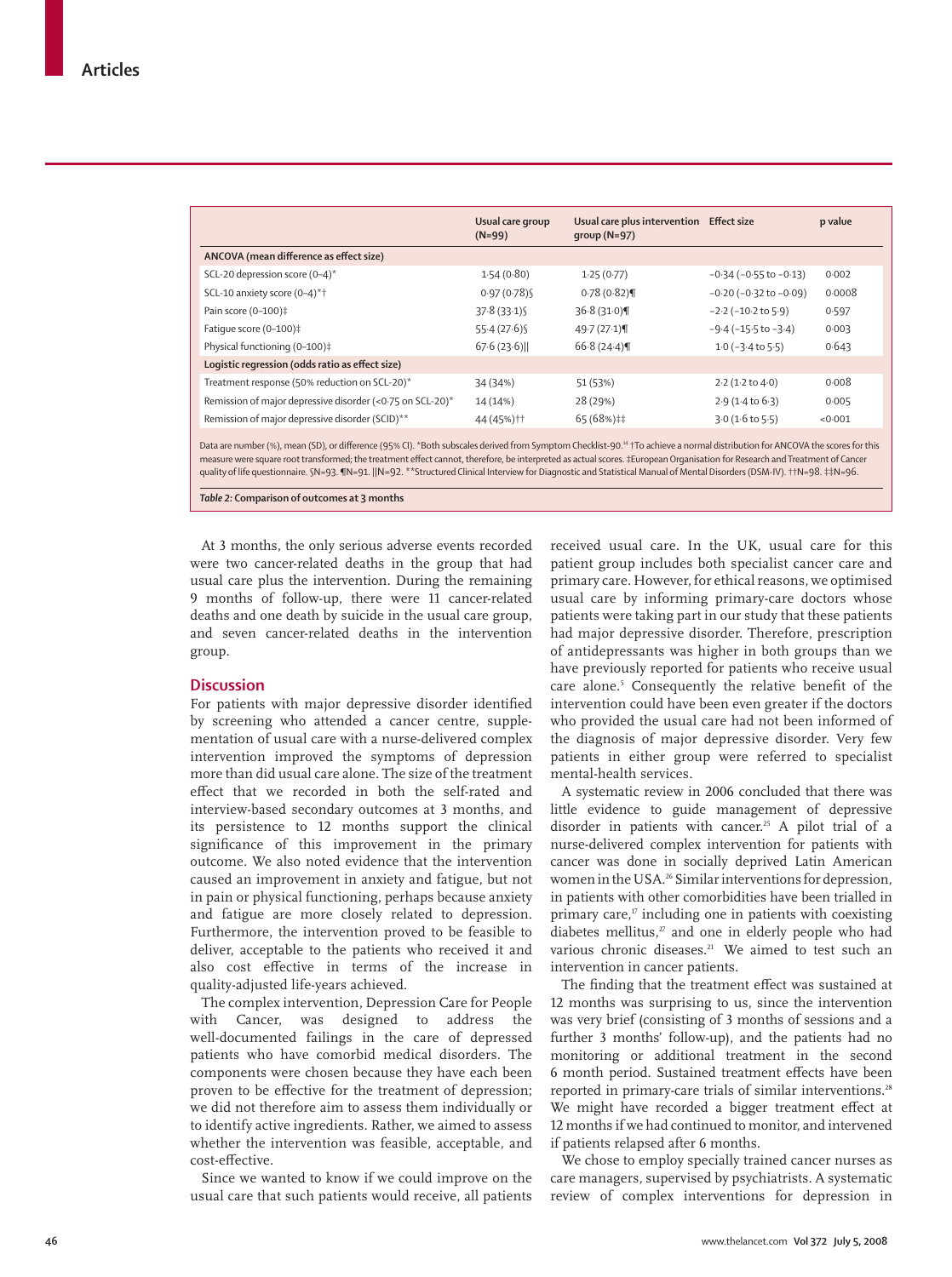primary care concluded that the most effective variants of this type of intervention had care managers with mental-health training who were supervised by psychiatrists.<sup>10</sup> Our justification for training cancer nurses to deliver the intervention, rather than mental-health nurses, was to maximise acceptability to patients and integration with their existing medical care.

The incremental cost associated with the intervention was  $\text{\emph{f}}334$  (US\$668) over 6 months. The cost per qualityadjusted life-year gained, of  $f$ 5278 (\$10556), was well within what is usually considered to be cost-effective<sup>29</sup> and compared with a median cost per quality-adjusted life-year of at least  $f10000$  (\$20000) for anticancer treatments. We did not include the one-off cost of training the nurses, the cost of quality assurance and control procedures used in the trial, or the cost of the screening system used to identify patients with depression. However, even if these costs were included, the intervention would still probably be a relatively cheap and acceptable model for effective treatment of comorbid depression in patients who attend medical services.

The findings of this trial need to be set in the context of potential limitations: the first is the validity of the diagnosis and measurement of major depression in medically ill patients. Although low mood and anhedonia are specific to depression, the physical symptoms of depression can overlap with those caused by medical disorders. However, evidence suggests that this potential difficulty has been overestimated.<sup>30</sup> Furthermore, all patients in our trial had the diagnosis of major depressive disorder confirmed at interview and patients were also required to have a high symptom score on the SCL-20 depression scale. Moreover, the two groups of patients had similar severity of cancer and associated physical symptoms, so that even if these symptoms did affect the assessment of depression they were unlikely to have accounted for the difference in outcomes.

A second limitation is the possibility of bias in the self-rated outcome assessments. Because of the type of trial, patients knew their treatment allocation. However, both the self-reported and independently assessed results were similar.

Third is the question of generalisability of the findings. We excluded patients who had cancers with poor prognoses and patients who had treatment needs that we considered could be more appropriately met by readily available specialist psychiatric services (such as chronic depression, that antedated the diagnosis of cancer). About 40% of eligible patients declined to take part—a rate of participation which is similar to that in other trials which have recruited depressed patients by screening those attending specialist medical services.<sup>31</sup> However, most of these patients refused to be assessed for eligibility; very few withdrew after the interview. We do not know if as many patients would refuse the intervention outside a trial setting, or whether a better explanation at an early stage of recruitment might reduce the number of refusals. We did the trial at only one major cancer centre, and in the UK NHS, where all patients are registered with a primary-care doctor and have free access to specialist services including psychiatry. Since the UK NHS is not typical of all health services, implementation of this approach in other health care systems might necessitate adaptations such as having the antidepressant medication prescribed by the oncologist, and including patients with more complex needs such as chronic depression and substance misuse.

This initial proof-of-concept trial raises many questions. In further trials (SMaRT oncology 2 and 3), we aim to investigate whether Depression Care for People with Cancer is cost effective if implemented on a large scale and if screening, training of nurses, and other costs are fully assessed and whether this intervention can also benefit patients who have cancers with poor prognoses, such as lung cancer. Other questions still to be addressed are whether the benefit for quality of life would improve if other symptoms, such as pain, were treated at the same time;<sup>32</sup> and whether this approach is effective for patients who attend specialist services for other medical disorders or for patients being treated in other health care systems. This proof-of-concept trial provides preliminary evidence that such a system of delivering care for depressed patients who attend specialist medical services such as cancer centres offers a feasible, acceptable, and costeffective way to improve patients' quality of life.

#### **Contributors**

MS and VS conceived and designed the study; MS obtained funding and supervised the study; VS, CH, and LW participated in acquisition of data; CH provided technical support; VS provided administrative and material support; RW, GM, and GMcH did statistical analysis; AW advised on the economic analysis; and VS, RW, and MS wrote the draft, with critical revision from all other authors. All authors have seen and approved the final version.

#### **Confl ict of interest statement**

We declare that we have no conflict of interest.

#### **Acknowledgments**

We thank Cancer Research UK; John Geddes, Ed Juszczak, and Alex Mitchell of the Data Monitoring Committee; Amanda Ramirez and the late Peter Maguire of the Trial Steering Committee; and the staff and patients of the Edinburgh Cancer Centre.

#### **References**

- Ustun TB, yuso-Mateos JL, Chatterji S, Mathers C, Murray CJL. Global burden of depressive disorders in the year 2000. *Br J Psychiatry* 2004; **184:** 386–92.
- 2 Moussavi S, Chatterji S, Verdes E, Tandon A, Patel V, Ustun B. Depression, chronic diseases, and decrements in health: results from the World Health Surveys. *Lancet* 2007; **370:** 51–58.
- 3 Von Korff M, Katon W, Unutzer J, Wells K, Wagner EH. Improving depression care: barriers, solutions, and research needs. *J Fam Pract* 2001; **50:** 530–31.
- 4 Greenberg DB. Barriers to the treatment of depression in cancer patients. *J Natl Cancer Inst Monogr* 2004; **2004:** 127–35.
- 5 Sharpe M, Strong V, Allen K, et al. Major depression in outpatients attending a regional cancer centre: screening and unmet treatment needs. *Br J Cancer* 2004; **90:** 314–20.
- 6 Gilbody S, Sheldon T, Wessely S. Should we screen for depression? *BMJ* 2006; **332:** 1027–30.